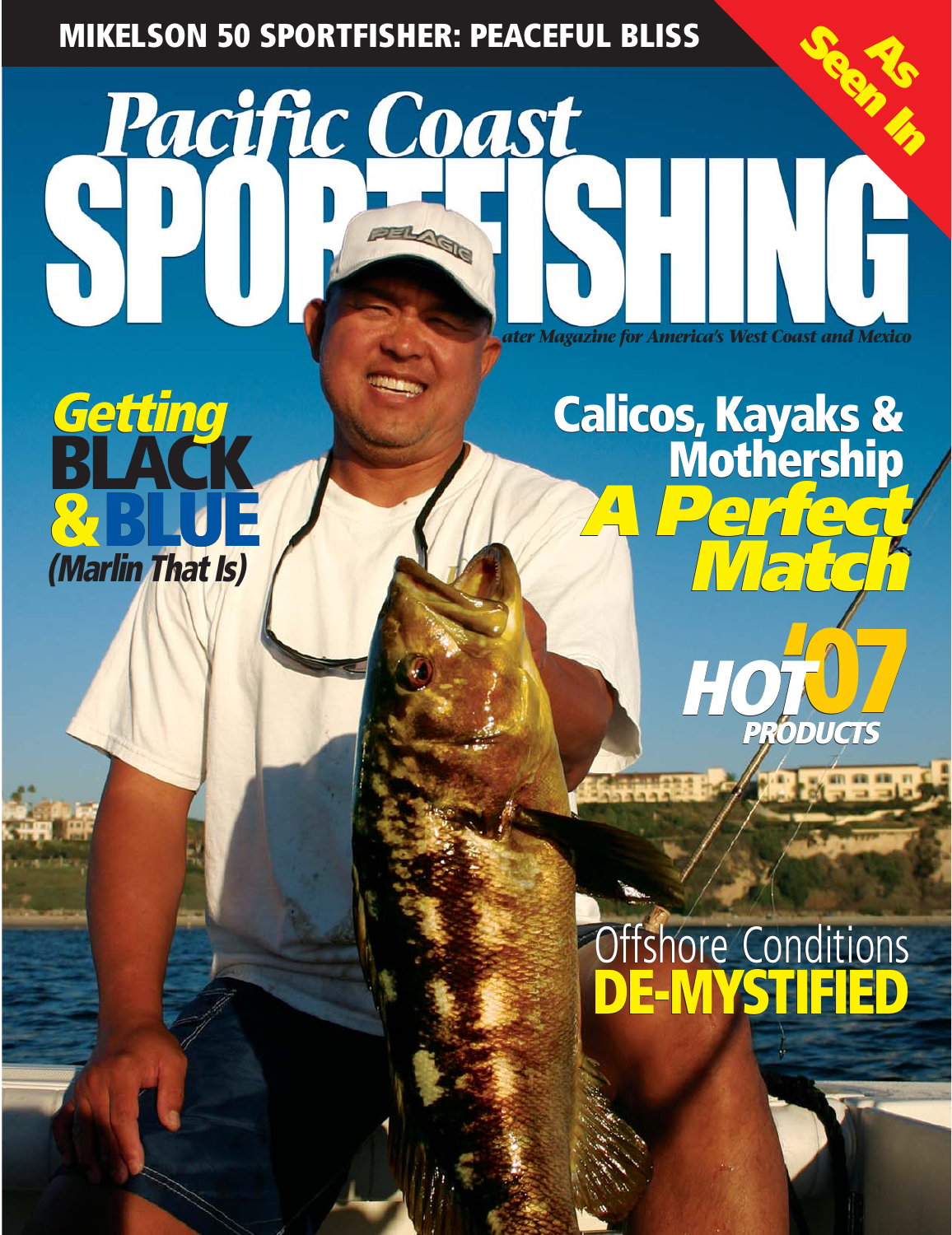# **PCS Boat Review** BY CAPTAIN HORACE BARGE **Mikelson 50 Sportfisher**



#### SPECIFICATIONS

- **LOA: 50'5"**
- **Beam: 16'8"**
- **Draft: 3'10"**
- **Fuel Capacity: 1,000 gallons**
- **Water: 250 gallons**
- **Base Price**  with 540 hp Cummins: \$971,000 (\$1,100,000 as tested)

I met Patrick Sullivan of Mikelson Yachts at their office on Shelter Island for a sea trial on a new 50-footer. As we walked down to the dock, the first thing I noticed was the reverse shear at the stern, which was just

**Marked School Yachts is a family business that under-<br>stands the needs of their customers and readily<br>accepts input from those customers to build** stands the needs of their customers and readily accepts input from those customers to build semi-custom yachts tailored to those specific needs. The Tom Fexas-designed Mikelson 50 Sportfisher has been around since 1988 with nearly 80 hulls produced to date. Fexas, president of Tom Fexas Yacht Design, Inc., has been designing yachts since 1966. I can say without a doubt that he got it right with the Mikelson 50 Sportfisher. Mikelson Yachts have also proven over time that a semi-custom yacht delivered at a reasonable price will maintain its value for resale even after many years of enjoyment.

begging to back down on a big marlin. Standing on the deck to greet us was the owner, Philip Kinchen. As we boarded the test boat, they told me that the 12-year old 50-foot Mikelson Sportfisher directly across the slip also belongs to Mr. Kinchen. You have to admit this speaks volumes for the Mikelson Company in regards to quality and customer service. Needless to say my interest was piqued as to why someone would own a yacht for 10 years and then buy the exact size and model again. There was obviously something good about it.

The test began when the Cummins 540 QSC engines fired up without any smoke or noise at the flybridge level, about the only way to tell they were running was to look



at the tachometers. Kinchen eased us out of the tight slip with the help of the bow thruster and we were off for a cruise. The flybridge is very spacious with a settee and table to seat six, which doubles as a berth when the table is lowered. The forward helm area provides excellent visibility of the bow with two captains chairs side by side for comfort. The available space for electronics is expansive and with the advent of the new electronic engine gauges, even more room is freed up. In place of the typical analog gauges were two Furuno NavNet screens with all the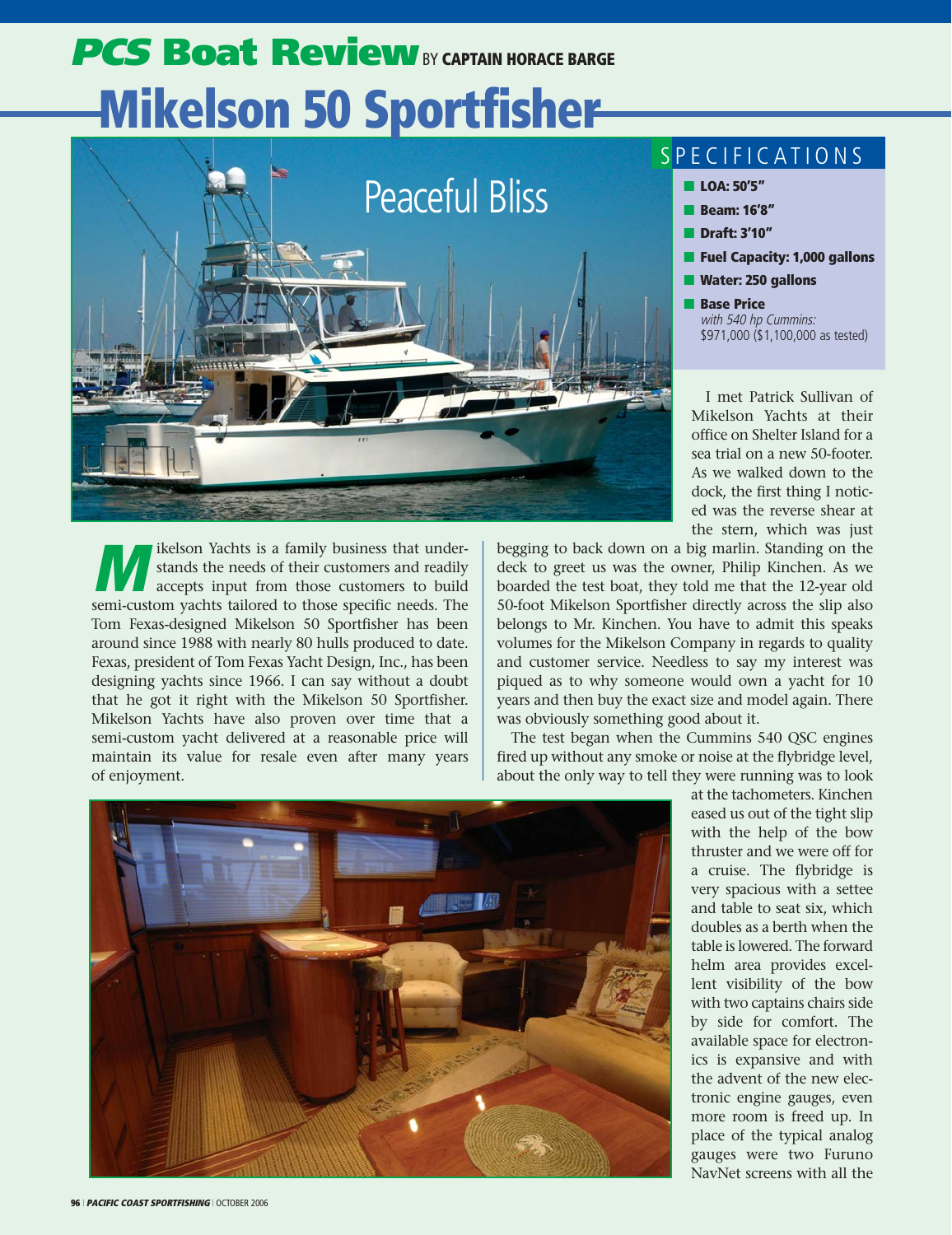bells and whistles including bow, cockpit, and engine cameras. The optional secondary helm station is positioned to the rear of the flybridge on the port side. The optional rear helm provides great visibility of the cockpit for leadering and tagging marlin. Speaking of marlin, she was also equipped with the optional marlin tower accessible by ladder through the hard top with full controls, electronics, and seating for three.

The transition from the flybridge to the cockpit is made using stairs instead of the traditional ladder. The width of the stairs makes the trip up or down with full hands a



breeze and keeps your dinner off of the deck. The cockpit controls are located on the starboard side next to the stairs making it a quick transition from the bridge. The teak deck on the stairs and cockpit make for sure footing as well as adding a look that just can't be matched with fiberglass.

A 140-gallon bait tank is located in the transom for convenient access and is designed as two 70 gallon wells with viewing windows and lights. The reason the Mikelson 50 Sportfisher is so quiet is

due to not only the excellent sound shielding done in the engine compartment but the fact that the engines are mounted below the cockpit, which keeps the noise out of the salon. Access to the engine compartment is through the cockpit deck where power-actuated cylinders raise and lower the hatches. This not only gives the owner the ability to easily view both sides of the engines, it also allows the owner the ease of performing routine maintenance keeping the yacht in top shape. With the engines mounted more towards the stern, a v-drive is incorporated into the setup allowing for shorter drive shafts thereby reducing any vibration that might occur.

The swim step is located lower than the deck and surrounded with waist high rails. This allows any leader man to work on the swim step safely while keeping the view clear for the angler and captain. Along the port bulkhead leading to the salon is a day head located on deck to keep your fish-covered buddies out on the deck while they're fishing instead of tracking through the galley and the salon just to use the head. A cockpit sink and tackle station is located adjacent to the head for quick cleanups and lure changes. Located above the sink and tackle station is another Furuno display that allows access to all of the onboard cameras as well as the fish finder, radar, and chartplotter. Since the engine compartment is located below the cockpit, you take two steps down to enter the salon. This effectively lowers the center of gravity making for a more stable ride.

**PCS BOAT REVIEW** 

The first notable feature of the salon is the aft galley to port. Those of you that have chased pots and pans all over the galley and trying to cook while underway will immediately appreciate this feature, as you know the closer to the stern, the smoother the ride. The galley is equipped with all the appliances needed to prepare your day's catch and more. To the starboard is the flat screen television. While this may sound like no big deal in this day and time, the innovative use of space in this area will have you scratching your head and wondering why you didn't think of that. The innovation you ask? The boats electrical panel is located directly behind the flat panel television, which is on hinges providing great access to all breakers and wiring. The leather settee is situated for optimal viewing of the flat screen and includes a double berth. The other settee with the hi-lo table is great for dining and converts into a berthing. There's ample storage located beneath the salon deck, which includes a combination washer and dryer. It seems that everywhere you look on this yacht, there's available storage. The twinstateroom layout provides plenty of private sleeping space for you and your guests. With the hanging lockers, two heads, and entertainment systems located within each, you will surely find it comfortable for an overnight trip or a month-long cruise.

Mikelson Yachts has built a reputation on providing customers with semi-custom fishing machines with the ability to go long in comfort and the Mikelson 50 Sportfisher is no exception. Equipped with a thousand gallons of fuel capacity and the clean and efficient Cummins 540QSC engines, you can stay away from the fuel dock for a considerable amount of time. With the engines running at wide-open throttle or 2,600 rpm, we were able to



obtain a speed of 25 knots with a fuel burn of 50 gallons an hour. At a fast cruise of 2,400 rpm, we sped along at 23 knots using 42 gallons per hour. That's a conservative 500 hundred mile range and when you drop the throttles back to hull speed, it's a non-stop trip to Cabo San Lucas with fuel to spare.

I really can't say enough about how quiet and comfortable the Mikelson 50 Sportfisher *Please see* **MIKELSON 50** *on page 112*